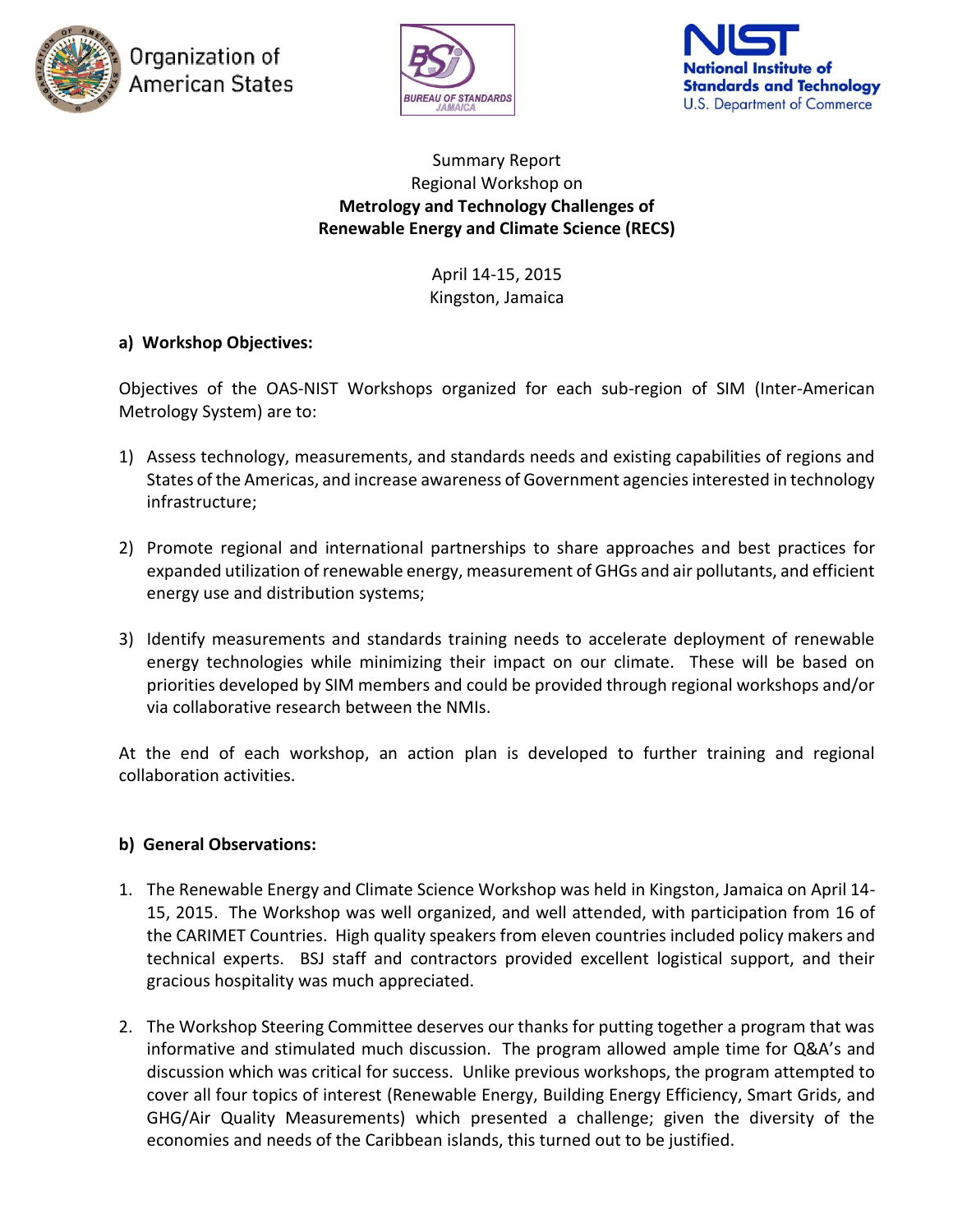





- 3. Participation of the U.S. Ambassador to Jamaica, Mr. Luis Moreno, in the Plenary Session highlighted the importance U.S. places on Renewable Energy and Climate Science issues; he further emphasized these concerns as articulated by President Obama during his recent visit to Jamaica.
- 4. Participation of the OAS Representative to Jamaica, Ms. Jeanelle Van Glaanenweygel, in the Plenary Session also emphasized the importance OAS places on RECS activities.
- 5. Participation by most of the countries of the CARIMET Region was critical for the success of the workshop. About one hundred attendees participated in the workshop, representing government policy makers, the NMIs, other research organizations, and universities. Participation from metrology as well as meteorology communities enriched the discussion and encouraged future collaborations.
- 6. Presentations on current programs related to RECS provided clear indication that these topics are of critical importance for the region; however, the size of their economies, the natural resources and the needs of each country are quite different, and therefore their emphasis is at times on different concerns and technologies.
- 7. CARIMET NMIs have, in general, limited metrology capabilities. Especially Climate Science related activities present new challenges for most of the NMIs, since they require chemical metrology expertise. Collaborations, joint activities and additional training will be of benefit for most of the NMIs.
- 8. Three Panel Discussions helped focus us all on common experiences, issues and needs, and promoted development of a joint action plan for the CARIMET Region.

## **c) Summary of Presentations:**

Professor Winston Davidson, Chairman of the Standards Council of Jamaica, mentioned in his opening remarks "particular importance of climate change for Jamaica", the fact that it is highly susceptible to the impact of hurricanes, it is a relatively small island, with "very little environmental reserve" and no energy resources. He stressed the need for "harmonious adaptation" with increased emphasis on renewable energy resources.

Omar Alcock, Senior Economist from Jamaica's Ministry of Science, Technology, Energy and Mining, presented a thoughtful summary of Jamaica's national policy initiatives on Renewable Energy, Biofuels, Energy from Waste, Trading of Carbon Credits, and Energy Conservation and Efficiency. These are highly important for Jamaica's economy, since petroleum imports account for 90% of their energy needs. Their plans call for increasing renewable energy contribution to 20% of their energy mix, and 30% of electricity generation, by 2030. Wind, hydro, solar and bio-energy sources are expected to play an increasing role in the coming years.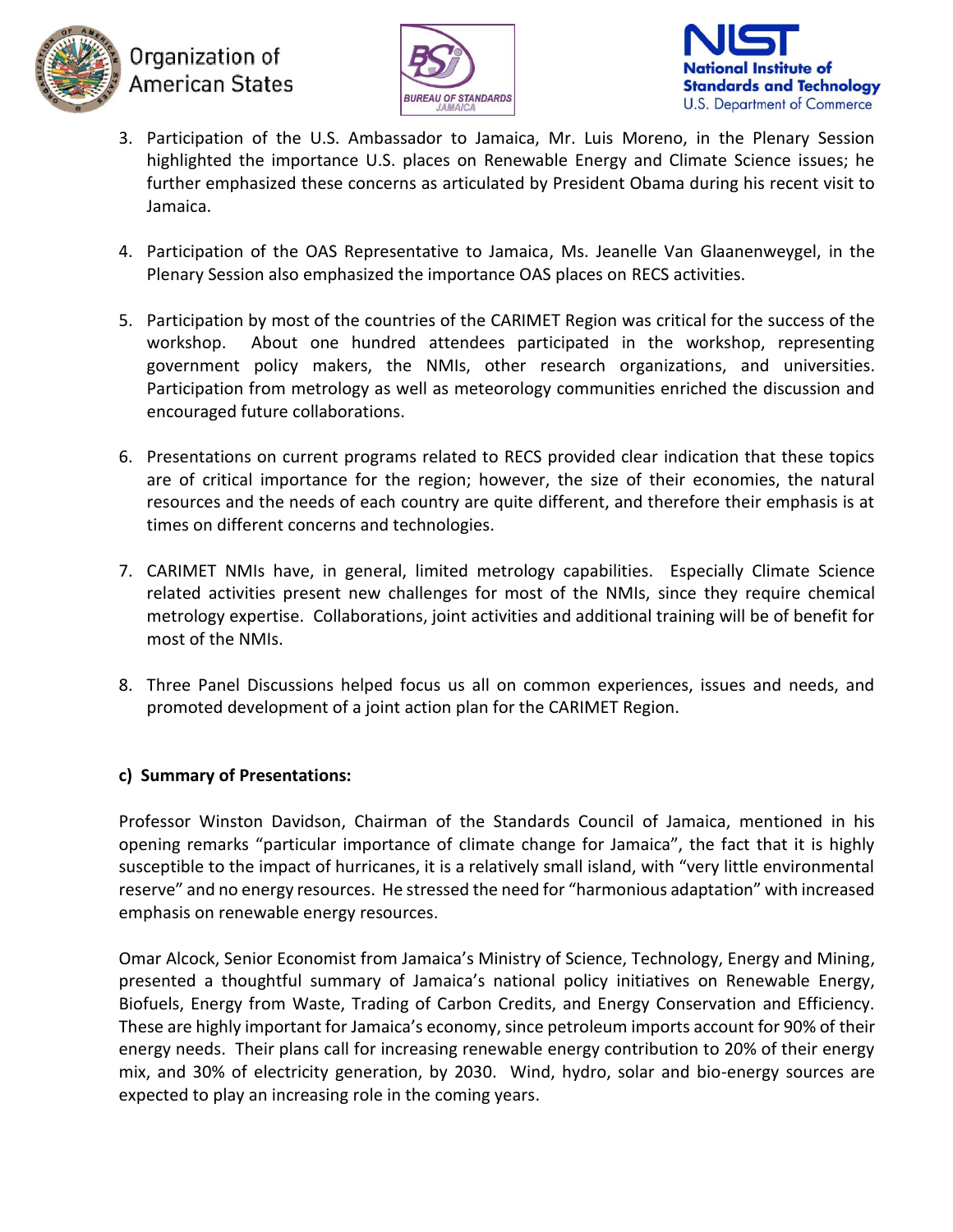





The presentation by Mary-Rose Narayane, from the Ministry of Energy and Energy Affairs of Trinidad and Tobago, highlighted the contrasts present in the Caribbean. Like many other islands, they have a relatively small economy, are geographically isolated, vulnerable to climate change, with limited resources. But Trinidad and Tobago is a major petroleum producer just off the coast of Venezuela, with low energy prices and few incentives to promote use of renewable energy resources. In spite of that, the T&T Government is developing policies in support of renewable energy. T&T is a signatory to the Kyoto Protocol, and they are determined to improve their energy security and improve economic diversity, by expanding use of wind and solar energy, implementing "Feed-in-Tariff" (FIT) policies, promoting RE grid integration, and improving energy efficiency, which represents a big potential. Policies regarding GHG Measurements, reducing sulfur and vanadium in diesel fuels are expected soon.

#### *Renewable Energy:*

Lewis Peña, from INDOCAL, DR, presented a more balanced situation for the Dominican Republic, where significant progress has been made in reducing their dependence on fossil fuels. Close to 100 MW of power is currently being generated using renewable resources (wind, solar and biogas), and new construction is underway to further expand their capacity by another 300 MW. DR National Energy Efficiency Policy is also promoting higher efficiency light bulbs, energy labelling systems, and "green buildings". Education of the population on energy efficiency issues is also a critical part of their policy.

The next two presentations on implementation of renewable energy programs in Antigua & Barbuda (Daryl Jackson), and Grenada (Jusceno Jacob) highlighted the conflicts encountered between energy policy objectives, incentives and constraints, either as a result of regulations or pushback by utility companies ("Energy Policy Conundrum"). Both speakers emphasized the importance of establishing the right incentives and policies to promote use of renewable energy resources. "The Interconnection Challenge" is an issue that needs to be addressed, and decisions regarding "Net Metering" vs "Net Billing" approaches have to be made taking into account the benefits to the public as well as the costs and responsibilities put on "the grid" and the utility companies. In several islands, PV systems are not allowed to be connected to the grid by law.

The final presentation of the morning session was made by Earl Green of the Latin American Energy Organization (OLADE) that promotes regional and sub-regional energy integration. An excellent overview was presented on the projected global growth in energy demand, as a result of the expected population growth from the current 7 billion to 9 billion by 2050, and the economic transformation of rapidly growing economies, most of them in Africa. IEA projects a 50% growth in world energy consumption by 2030, with developing nations creating 75% of the increased demand. Climate change implications of such growth would be catastrophic, without commensurate improvements in energy efficiency and RE implementation. The World Bank predicts "catastrophic consequences" if the temperature rise reaches  $4^{\circ}$  C, with island nations with the least amount of resilience. The corresponding lack of water resources may also be the major cause of future wars. However, he was optimistic about the opportunities for sustainable energy options in the Caribbean countries, especially for wind, solar and bio energy; the main barriers may be lack of technical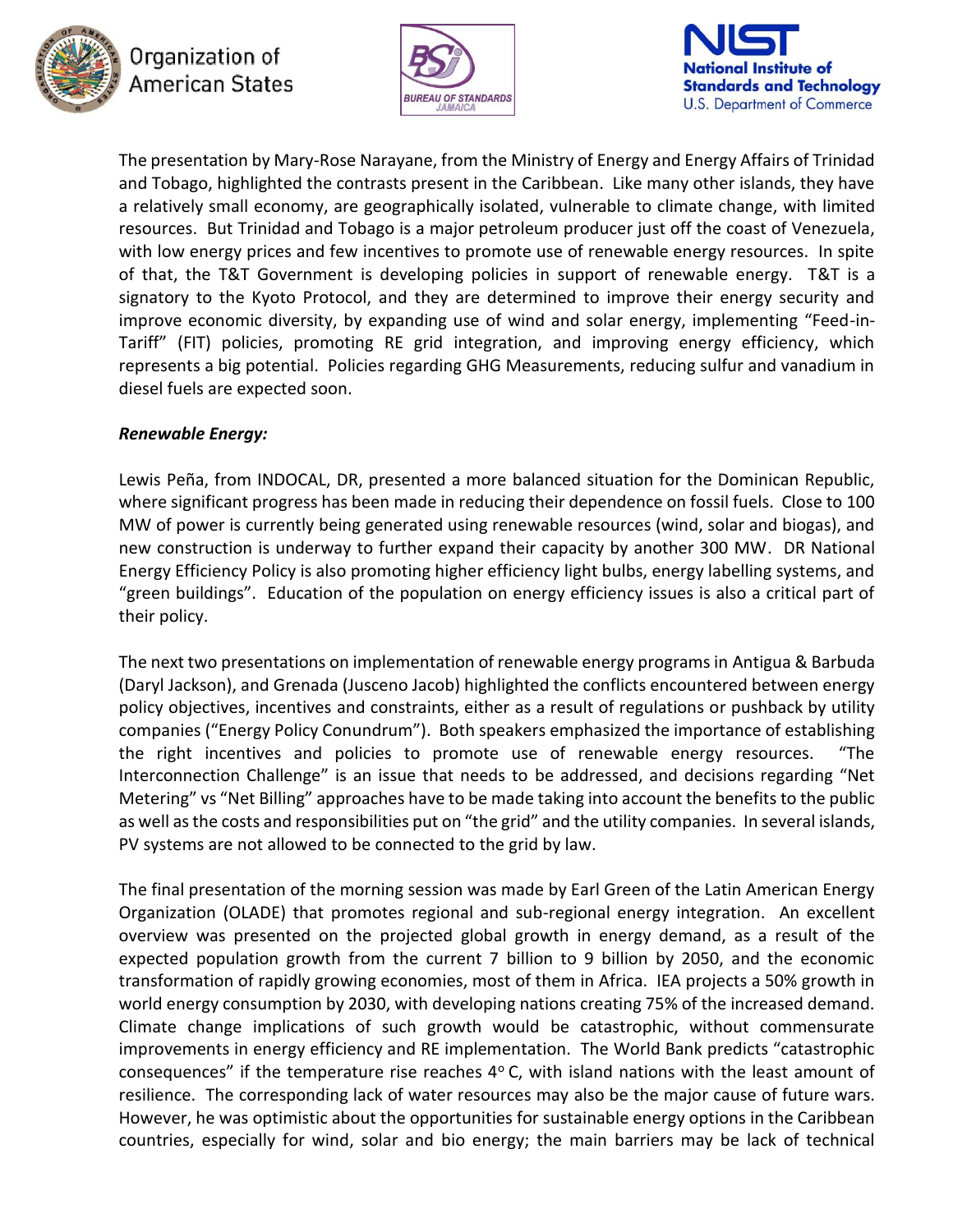





capabilities, standards and specifications, and monitoring and verification capabilities, in addition to lack of capital.

### *Energy Efficiency in Building Systems*

David Yashar, from NIST, USA, presented an overview of NIST Programs on "Energy and the Built Environment". NIST has built a "Net-Zero Energy Residential Test Facility" (NZERTF) as a test bed to study the performance of building components and systems under "real world" conditions. NZERTF is a 2700 ft<sup>2</sup> modern house, with extensive instrumentation and control systems, where competing technologies can be evaluated and compared under realistic conditions. It includes a solar thermal water heating system, PV solar panels, 3 HVAC system options, 3 Ground Source Heat Pump Loops, and a Heat Recovery System. Presence of occupants (a family of four) is simulated via sensible heat generation, water usage, electrical loads, and appliance use. During 2014, the facility was operated with zero net energy usage over a one-year period. Research activities provide improved knowledge base for green-building standards, and performance of building components. NIST welcomes visitors to the facility during scheduled down-times.

Erwin Edwards, from Atom Solutions Inc, Barbados, discussed Renewable Energy (RE) activities in Barbados; these are driven by high dependence on imported fossil fuels, increasing energy consumption, increasing costs, and concerns about climate change. RE industry is quite active on the island; they are pushing to increase RE implementation, promote energy conservation and improved energy efficiency, and ways to adapt to climate change. Their main focus is on development of Energy Performance Indicators (EPIs), metrics that would enable recognition of success, and monitoring and evaluation methods.

Anna Maria Carreño, from CLASP, USA, presented a summary of Labelling Programs for Energy Efficient Appliances, a topic that has been discussed in several of these workshops. She reviewed several national and regional approaches for implementation of Standards and Labelling (S&L) programs, and the associated testing programs, which are currently being used by some 60 economies, including developed as well as developing countries. CLASP has extensive experience in this field, and has programs in the Americas, and can be instrumental in training and implementation of such activities.

John Telesford, from Marrisow Community College in Grenada, discussed energy efficiency of AC and Refrigeration Systems, widely utilized in Caribbean countries, and their impact on climate. Also articulated methodologies developed to quantify the Total Equivalent Warming Impact (TEWI) of such AC&R Systems, and to include Life Cycle considerations, in selection of more efficient systems.

The last presentation of the day was by Ruth Potopsingh, from the University of Technology in Jamaica, who discussed workforce issues associated with capacity building in Renewable Energy and Energy Efficiency technologies. She emphasized that most of the workers employed by RE & EE industries are trained on the job (45% of Jamaican workforce is female). They need shared training resources both among the Caribbean islands, and among public and private sector employers. Sustainable Energy education is of critical importance for the future of the region.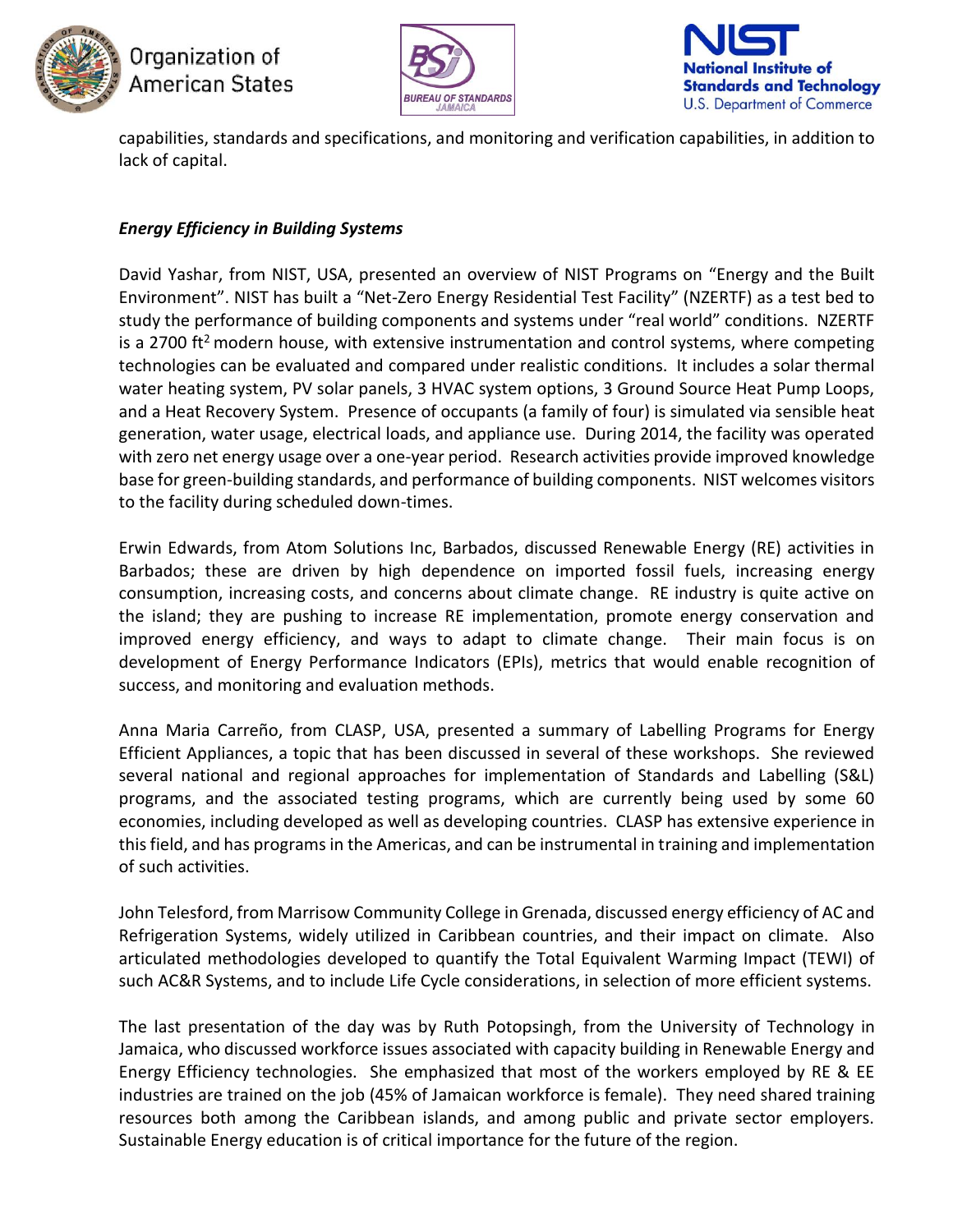





At the end of the day, a Panel Discussion was held to promote further discussion and sharing of ideas among workshop participants.

### *Renewable Energy and Smart Grids*

Opening presentation of the session was provided by David Wolmann, from NIST, U.S., on "Smart Grid as an Infrastructure Platform". He provided a brief history of NIST involvement in Smart Grid activities in the U.S. and the public/private partnerships already implemented to develop the national infrastructure; in fact, the system has already progressed from Grid 1.0 (Legacy Grid) to Grid 2.0 (Smart Grid), and now working on implementation of Grid 3.0 (Future Grid). There are many driving forces for this rapid progress, which include adoption of renewable energy technologies (especially since PV systems costs are dropping fast), national policies and incentives, efforts to enhance energy efficiency of systems, development of energy storage systems, adoption of electric vehicles, development of utility-scale wind farms, Renewable Portfolio Standards (RPS) adopted by many jurisdictions, and GHG emission targets. Wide use of the internet has enabled rapid adoption of Smart Grid technologies, and extension of these technologies to Microgrids. High electricity costs, significant dependence on oil imports, and climate change resilience issues is driving Caribbean countries toward higher usage of RE; many islands are also adopting RPS (for example Virgin Islands, Bonaire, etc). These developments make Smart Grid and Microgrids an important infrastructure for the future of Caribbean countries, provided timely plans can be developed for integration of physical and cyber systems. NIST can facilitate participation of CARIMET nations in the international standards activities.

Orlando Olmberg, from Guguplex Technologies in Suriname, highlighted some of the challenges faced by countries where 80-85% of the people live along coastal urban areas that account for 15% of the land; remaining highly rural areas that account for 85% of their territory is very sparsely populated where only 15-20% of the population lives. As a result, only about half of those villages have access to electricity. A 180 MW hydro power generator was built to supply an aluminum smelter plant; that plant is now closed, and the power now goes to the grid. Two other hydro power projects are under construction which will more than double their power generation capacity, They also have other RE initiatives, including ethanol and biomass energy projects, and large and small PV solar projects. Microgrid systems are being implemented to interconnect RE systems with the grid. Lack of government policies and capital are hampering progress. Regional cooperation with neighboring countries would benefit their rate of progress.

The presentation by Ricardo Case, of the Jamaica Public Service Co., illustrated the fact that, at least in some Caribbean countries, the utilities are prepared to meet the challenges presented by rapid deployment of Variable Renewable Resources (VRR). Their assessment is that, in most large scale grids systems, VRR of less than 10% of peak capacity will have little impact on system operations; however, larger shares will present challenges for system operators. Jamaica's current RE capacity is 7.5% of total (900 MW), but it is projected to increase to 17% by 2030. System flexibility, both on the generation and consumption side, is a key to success along with Smart Grid solutions. Intelligent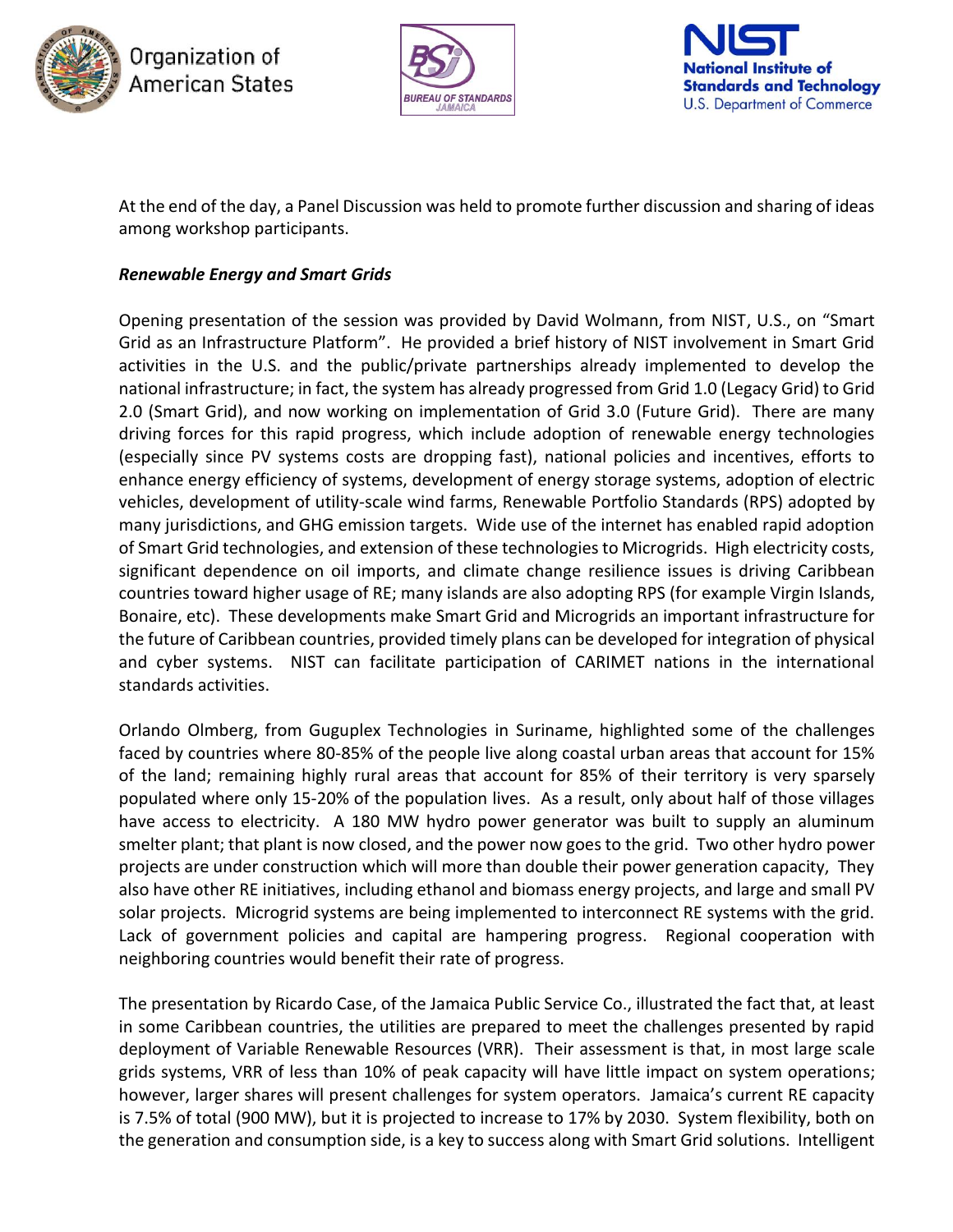





management of demand-side, delivery-side and market modulation (via price incentives) can be utilized to meet these challenges.

Kenroy Questelles, from St. Vincent and Grenadines, described the unusual challenges SVG faces with an economy that is totally dependent on imported fossil fuels for electricity production, has a population of about 100,000 located on some thirty islands. They have 9 generating plants (3 of them hydro) on 4 islands; as expected, the cost of electricity is quite high. But, SVG has a thrust toward expanded use of RE technologies in the country; many of these are small systems, some micro-hydro systems, some solar, wind, and geothermal systems, and a new 370 KW PV field. They are also switching from "Net Metering" to "Feed-in Tariff" and "Net Billing" systems. Their vulnerability to climate events was again stressed when 12 lives were lost during a storm on 2013 Christmas eve.

The next two presentations were on renewable energy efforts in Belize, which has its own, and different, challenges since it is not an island economy. Glenford Eiley, from GSR Energy Ltd of Belize, described one of their efforts to diversify their energy production. Currently Belize depends on Mexico for 75% of its electricity production. This is the first time, since their independence from Britain in 1981, that they have reclaimed the rights to their sugarcane crop. Their 2012 National Energy Policy has established preference for RE from sugarcane Bagasse Cogen and hydroelectric power generation systems. They have also decided to use E-10 and Bio-Diesel for transportation systems, which will also significantly reduce their carbon footprint. Their Ethanol production cost are also significantly lower than Brazil (\$0.70 vs \$1.35 per gallon). The biorefinery being built by GSR is under construction, which will provide social and economic benefits.

Rueben Chow, from CE-CAM Energy Ltd, of Belize, briefly described a new undertaking to build a Tech Center in Belize for design, engineering, and construction of Solar PV Power Plants. They have experience in the field; they had already built a 7.5 MW Solar PV Power Plant in southern California. The new facility in Belize City will operate in the regional space for the Caribbean, Central America, and Mexico. Their staff from the U.S. will train local workforce for specialized services. They expect to break ground in about 6-9 months, and be operational in 18-24 months. Their plan is to build 1 MW plants over a 5 acre area.

### *GHG and Air Quality Monitoring:*

James Whetstone, from NIST, U.S., presented a summary of NIST Programs on Renewable Energy and Climate Science. He briefly discussed the international climate policy drivers, implications of the Bali Action Plan, and the concepts of Measureable, Reportable, and Verifiable (MRV) GHG Inventories, and their implications for measurement standards provided by NMIs. GHG Emission Reduction Targets established by the U.S. and by many other countries were discussed; to demonstrate progress towards and realization of such targets will require high accuracy measurements (quantification at the 1-5% of the target level using internationally recognized methodologies). Objective of NIST programs is to develop measurement tools and standards to achieve such measurement accuracies. New approaches for accurate measurement of emissions from power plants, and validation of such measurements were presented. GHG Measurements carried out as part of recent undertakings in Indianapolis (INFLUX) and Los Angeles (LA Megacity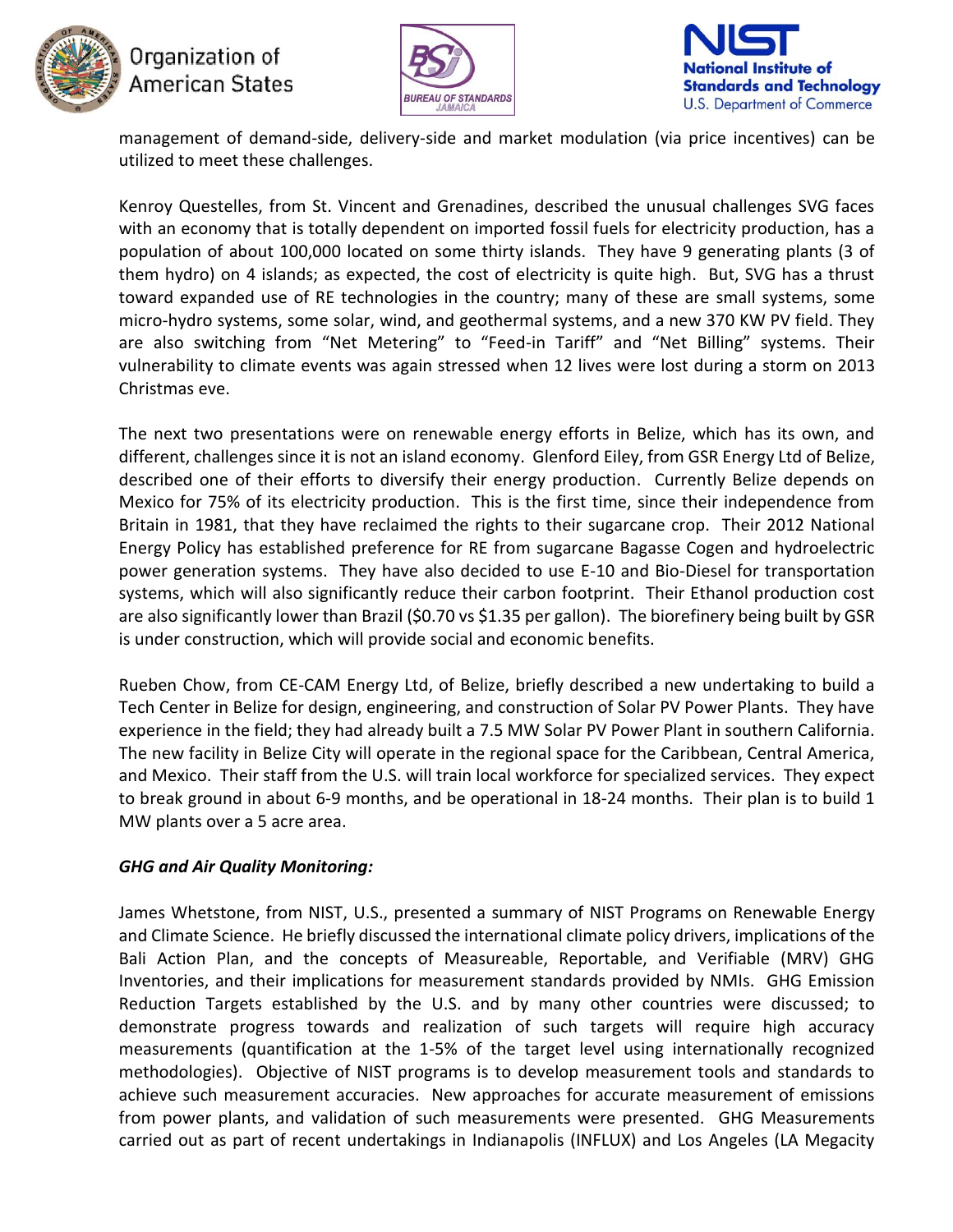





Project) were discussed. Similar undertakings are being contemplated for South America (São Paulo) and in Asia to develop the Framework for Verifying GHG Measurements in Urban Environments.

Jody Ann Marston, from the National Environment and Planning Agency (NEPA) of Jamaica, discussed Air Quality Measurements performed in Jamaica, as part of Jamaica's Air Quality Monitoring Program (JAQMP). Jamaica developed ambient air quality standards in 1996. Air quality regulations were promulgated in 2006, requiring major facilities to be licensed. NEPA has developed strategies to monitor compliance by large facilities. Their goal is to control emission of criteria pollutants, GHGs, and other priority pollutants. Their overarching goal is to monitor ambient air quality, develop air dispersion modelling capabilities, limit sulfur content of fuels used by licensees, and perform emission monitoring. They have established 62 monitoring sites. Continuous and daily monitoring of TSP, PM<sub>10</sub>, SO<sub>2</sub>, NO<sub>2</sub>, CO and O<sub>3</sub> is performed. Most of the monitoring sites are near bauxite plants. Current legal framework excludes mobile sources and minor sources; resource limitations are hampering some of their work.. There are new initiatives to expand measurements to motor vehicles and PM2.5 measurements.

Donnie Boodlal , from the University of Trinidad and Tobago, gave a frank and informative review of T&T petrochemical industry operations. T&T is the world's largest ammonia exporter, and the seventh largest methanol producer. Energy related operations account for more than 50% of the GDP. Other major industries include iron, steel and cement plants, which are also energy intensive operations. 80% of T&T's GHG emissions come from petrochemical and power sectors. Emissions per capita are ranked # 2 in the world, only after Qatar. T&T is trying to implement some "low hanging" mitigation efforts, such as use of CNG, Enhanced Oil Recovery, and Energy Efficiency improvements, which represent a significant potential for the country.

Odessa Shako, of the Ministry of Agriculture in Guyana, described their attempts to measure the impact of climate change on their country by long term monitoring of temperature, humidity, atmospheric pressure, precipitation, etc. Her presentation was primarily focused on temperature and precipitation monitoring. Guyana's Hydrometeorological Service operates a Climate Stations Network that involves 20 automated weather stations across Guyana; they have added six stations recently. In addition, they have 9 synoptic weather stations, and numerous precipitation measurement stations monitored by volunteers. Measurements are made according to WMO 2010 guidelines. The closest metrology center is located in Barbados where instruments are sent for calibration. The Hydrometeorological System has implemented an ISO 9001 Quality System and has been certified. Significant improvements in measurement accuracy remain to be implemented. It was also noted that they are also measuring ozone levels, and have phased out CFCs and HCFCs effective in 2008.

The final presentation of the workshop was made by Courtney Mark, from the T&T Electricity Commission, which is a state owned and sole Transmission and Distribution Utility in T&T. Their customers enjoy one of the lowest electricity charges (6 US Cents per kWh) in the Americas. There is major concern about the impact of climate change on their operations; these include extreme wind and rain events, extended draughts that could result in fires and resulting damage to distribution lines, and subsequent impact on industrial operations and the economy. Natural Gas infrastructure, situated offshore, is also highly vulnerable, as well as platforms that are abandoned during major storms. These events are also putting much pressure on water resources; to meet projected needs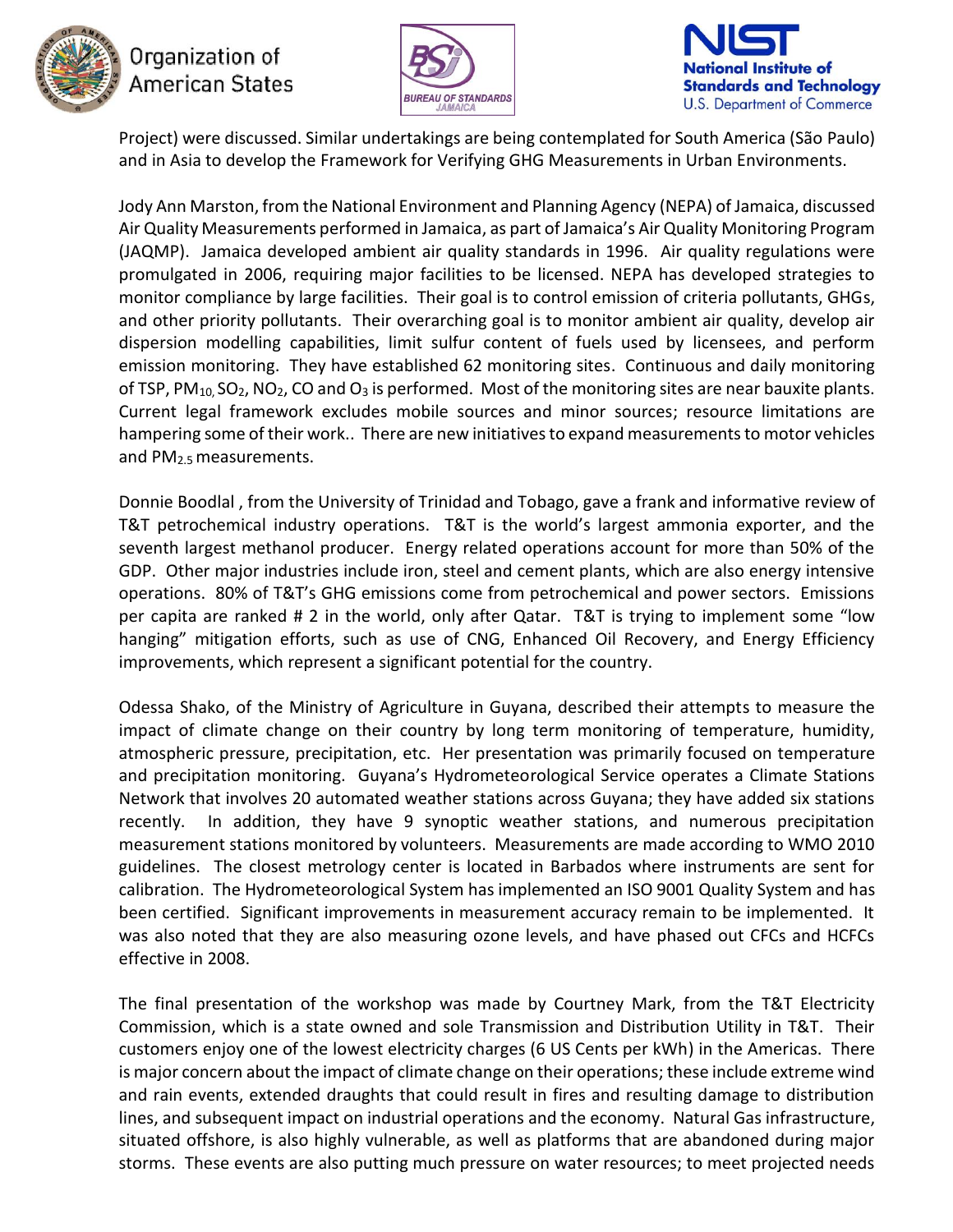





for desalination, plans are made for an additional 33 MW power generation capacity over the 2013- 2017 period. Recycled water systems may require an additional 8 MW power capacity. Accelerating sea level rise is another major concern, which has caused river flooding of substations. T&T National Climate Change Policy is now committed to reduce GHG emissions, and increasing the use of RE technologies, by providing suitable fiscal incentives. "Net Metering" is considered a non-starter; "Net Billing" is the preferred approach. They are also making a major effort to expand use of LED for street lighting. The island of Tobago has the potential for wind energy, which is being studied.

A Panel Discussion on GHG/Air Quality Measurements provided the opportunity for further discussion and identification of common areas of concerns.

Finally, a Panel Discussion was held towards development of an Action Plan for the Region. The participants were asked to keep the following three questions in mind during the discussions:

- Is your country prepared to meet Metrology and Technology Challenges presented by Renewable Energy and Climate Science policies?
- Does your NMI have the necessary metrology and technology capabilities to meet these challenges?
- What type of assistance would be useful for your NMI (specific areas, equipment needs, training needs, etc.)? Would regional cooperation be productive?

Participants generally agreed that the Workshop was highly valuable; it catalyzed interactions and much discussion among NMIs of different countries, among members of the metrology and meteorology communities, and among policy making organizations and NMIs. It also highlighted much of the R&D activities on Renewable Energy and Climate Science that are being carried out in the Caribbean, and emphasized the importance of metrological contributions to these efforts.

It was also agreed that:

- Policy makers don't always understand the measurement and other infrastructural requirements to implement policies.
- Policies are not always synchronized among Ministries.
- Current energy consumption levels are not sustainable; in many cases, large fossil fuel imports are driving the economy.
- There is a general lack of resources; regional efforts would be much more effective for more efficient use of resources.
- Most of the countries in the region have only some of the metrology capabilities at hand; they need to develop additional tools and capabilities.
- Many Caribbean countries are reporting on their GHG emission inventories, but they are not mandatory; quality of this data is questionable at best.
- Carbon footprint issues are closely coupled to international competitiveness.
- Most of the Caribbean countries would benefit from public awareness efforts.
- Germany is supporting some energy efficiency efforts in Eastern Caribbean; some infrastructure is in place; need complementary efforts.
- Increasing use of small PV systems creating conflicting policies regarding connectivity to the grid; in some countries, government policies are discouraging connectivity to the grid..